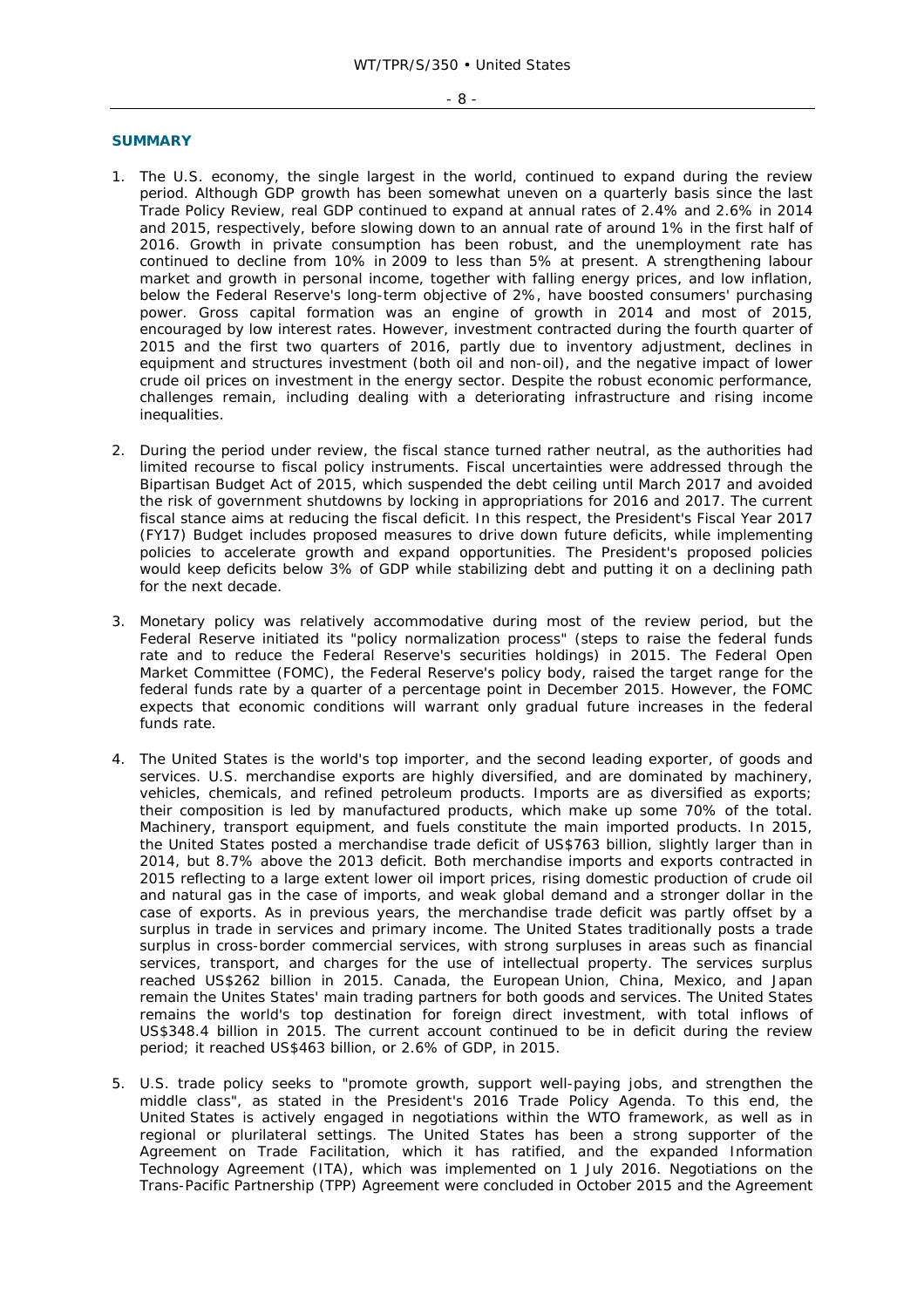signed in February 2016, but ratification is still pending. The United States is actively engaged in negotiations to liberalize trade further, notably in the form of the Environmental Goods Agreement (EGA) and the Trade in Services Agreement (TiSA).

- 6. The new Trade Promotion Authority (TPA) enacted on 29 June 2015, under the 2015 Bipartisan Congressional Trade Priority Act, provides the associated legislative procedure for new trade agreements until 1 July 2018, with a possible extension for new agreements until 1 July 2021. The 2015 TPA defines 13 trade negotiating objectives, addressing, *inter alia*, four new issues: state-owned and state-controlled enterprises (SOEs); localization barriers to trade; currency issues; and, good governance, transparency, the effective operation of local regimes and the rule of law of trading partners.
- 7. The United States extends unilateral preferences to developing countries, including least developed countries (LDCs), under its programmes of the Generalized System of Preferences (GSP), the African Growth and Opportunity Act (AGOA) and the Caribbean Basin Initiative (CBI). Both GSP and AGOA were reauthorized by Congress on 29 June 2015 under the Trade Preferences Extension Act of 2015. The present authorization for GSP is valid until the end of 2017, while preferences under AGOA remain authorized until 2025. No new free trade agreement has entered into force in the United States since the U.S.–Panama FTA in 2012.
- 8. The foreign investment regime in the United States remained unchanged during the review period. The regime is generally open and liberal, although some restrictions may apply, primarily for prudential or national security reasons. Certain transactions may be subject to a Committee on Foreign Investment in the United States (CFIUS) review on grounds of national security. The 2011 SelectUSA programme continues to be the Federal Government's primary vehicle to promote inward investment in the United States.
- 9. The long-standing commitment of the United States to open trade policies continued in the period under review. A number of trade facilitation measures have been implemented. In this respect, efforts have been focused on the implementation of the single-window International Trade Data System (ITDS) by 31 December 2016. In the future, traders will use the Automated Commercial Environment (ACE) to supply all information required by U.S. Customs and Border Protection (CBP) and its 47 Partner Government Agencies for the clearance of imports and exports. Other trade facilitation measures include continued work on simplified entry programmes and trusted trader programmes.
- 10. Overall, the legal and regulatory framework for tariffs, rules of origin, import licensing, customs valuation, and import fees and charges remained unchanged during the review period. The current tariff, implemented in January 2016, has 10,516 tariff lines at the 8-digit level. Most MFN tariffs are *ad valorem*, but specific and compound duty rates cover approximately 11% of all tariff lines. Non-*ad valorem* tariff rates are concentrated in agriculture, fuels, textiles, and footwear. Most MFN rates are identical to their bound levels and have remained virtually unchanged for 10 years or more. The simple average tariff amounted to 4.8% overall in 2016. Nearly 37% of the tariff lines face no import duty on an MFN basis, and a further 7.8% of tariff lines are subject to duty rates of 2% or less. Tariffs above 25% *ad valorem* are concentrated in agriculture (notably dairy, tobacco, and vegetable products), footwear, and textiles. An estimated 22 tariff lines corresponding to agricultural products carry import duty rates above 100%.
- 11. Most U.S. imports of goods receive MFN treatment. In 2015, tariff treatment under U.S. reciprocal or unilateral preference programmes was claimed for less than 20% of the import value. Although a certain opening has taken place, U.S. economic embargoes on Cuba and Iran remain in place. Sanctions against the Democratic People's Republic of Korea (DPRK) were tightened in 2016 and effectively embargo all trade with DPRK.
- 12. The United States continues to be an active user of anti-dumping (AD) duties. During the period 2014 to end-June 2016, the number of AD investigation initiations totalled 85. There were 269 AD orders in place as of 30 June 2016. The trading partners most affected by the measures were China, the European Union, India, Japan, the Republic of Korea, and the Separate Customs Territory of Taiwan, Penghu, Kinmen and Matsu (Chinese Taipei). The investigations initiated during the period were mainly concentrated in the steel industry. The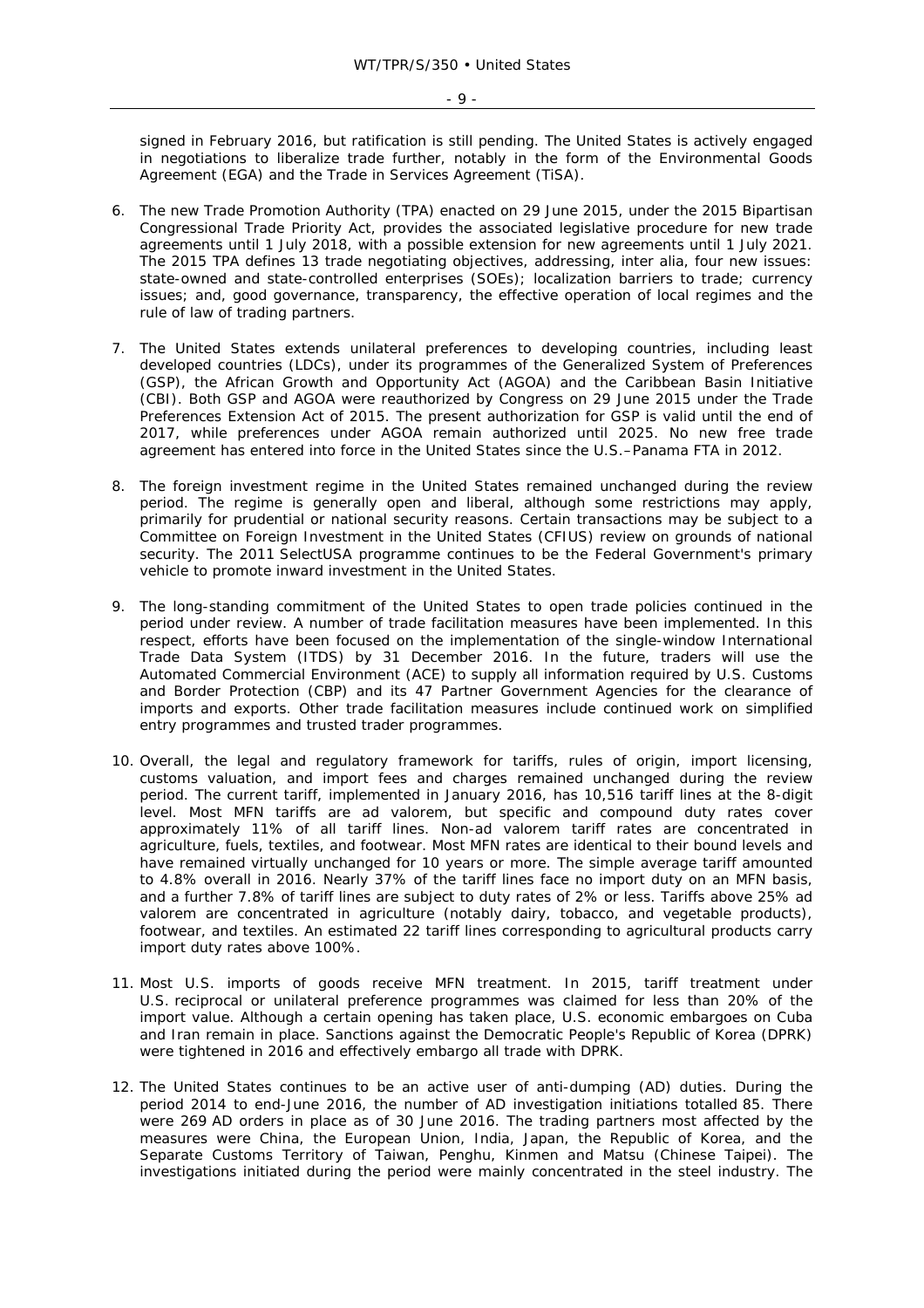average duration of an AD measure in place at the end of 2015 was seven years. There were 60 countervailing duty (CVD) investigations initiated between 1 January 2014 and 30 June 2016. A total of 69 CVD orders were in place in late June 2016.

- 13. Standardization activities in the United States are decentralized and demand driven. Circular A-119 directs federal agencies in the elaboration of technical regulations to rely on voluntary consensus standards, rather than developing government-unique standards, unless this approach is inconsistent with law or otherwise impractical. The U.S. Office of Management and Budget (OMB) issued a revised Circular A-119 in January 2016, which takes into account regulatory developments since 1998, including the increasing accessibility and online availability of documentation, and the need to ensure the timely updating of standards.
- 14. Implementation of the 2011 Food Safety Modernization Act (FSMA), which aims at shifting the regulatory approach from response to prevention of food safety hazards, was a core activity of the authorities during the period under review. The legislation provides new powers to hold food companies responsible for the prevention of contamination. Key implementing regulations entered into force between September 2015 and July 2016. Most regulations include phased-in compliance dates for small and very small businesses. The Food and Drug Administration (FDA) continues to issue guidance documents to assist industry in complying with the new food safety regulations.
- 15. Reform of the U.S. export control system continues. The aim of the Export Control Reform (ECR) Initiative is to achieve a reallocation of resources to improve controls on the more sensitive items. Fully implemented, the new export control system should be based on a unified control list, a single licensing agency, an integrated information technology platform for licensing and enforcement, and a single enforcement coordination centre. The United States lifted an effective ban on exports of crude oil in December 2015. Following authorizations by the Department of Energy, the first major shipment of liquefied natural gas from the United States took place in February 2016.
- 16. In December 2015, a few months after the authority of the Export-Import Bank of the United States (EXIM Bank) temporarily lapsed, the U.S. Congress passed legislation to reauthorize it until 30 September 2019. However, due to an operational drawback, EXIM Bank is for the time being not in a position to grant medium- and long-term authorizations above US\$10 million. The reauthorization of EXIM Bank was accompanied by a mandate for the United States to initiate multilateral negotiations to end export credit financing by 2025. The operations of the Overseas Private Investment Corporation (OPIC), the U.S. Government's development finance institution, have been growing over the years. The U.S. Congress has been considering legislation under various vehicles to extend the authority of OPIC to operate on a longer-term legal basis.
- 17. The United States has no overarching legal framework governing support at federal and sub-federal levels. Traditionally, federal support has been in the form of grants, tax concessions, loan guarantees, and direct payments. The Small Business Administration continues to actively support small businesses and entrepreneurs, administering several programmes offering export financing to small businesses exporting or planning to export. Legislation passed in December 2015 simplified the taxation of small businesses and made certain tax cuts permanent for them.
- 18. The United States' anti-trust enforcement agencies have continued to be active during the period under review. The Department of Justice's Antitrust Division obtained a record US\$3.6 billion in criminal fines and penalties in FY2015, notably due to settlements with financial institutions and auto part manufacturers in the United States and elsewhere. It has also continued to prosecute collusion and fraud in the financial services industry, resulting in criminal fines of more than US\$2.5 billion for price fixing in the foreign exchange markets for U.S. dollars and euros, and manipulation of key reference interest rates (LIBOR). The Federal Trade Commission's (FTC) merger and non-merger enforcement activities in FY2015 resulted in estimated savings to U.S. consumers of US\$3.4 billion. In the merger area, in FY2015, the FTC challenged 22 proposed transactions in industries critical to consumers, such as healthcare, pharmaceuticals, hospitals, and retail. Both agencies also provide advice and assistance to governmental bodies and other institutions in their decisions affecting consumers or competition through the filing of advocacy letters.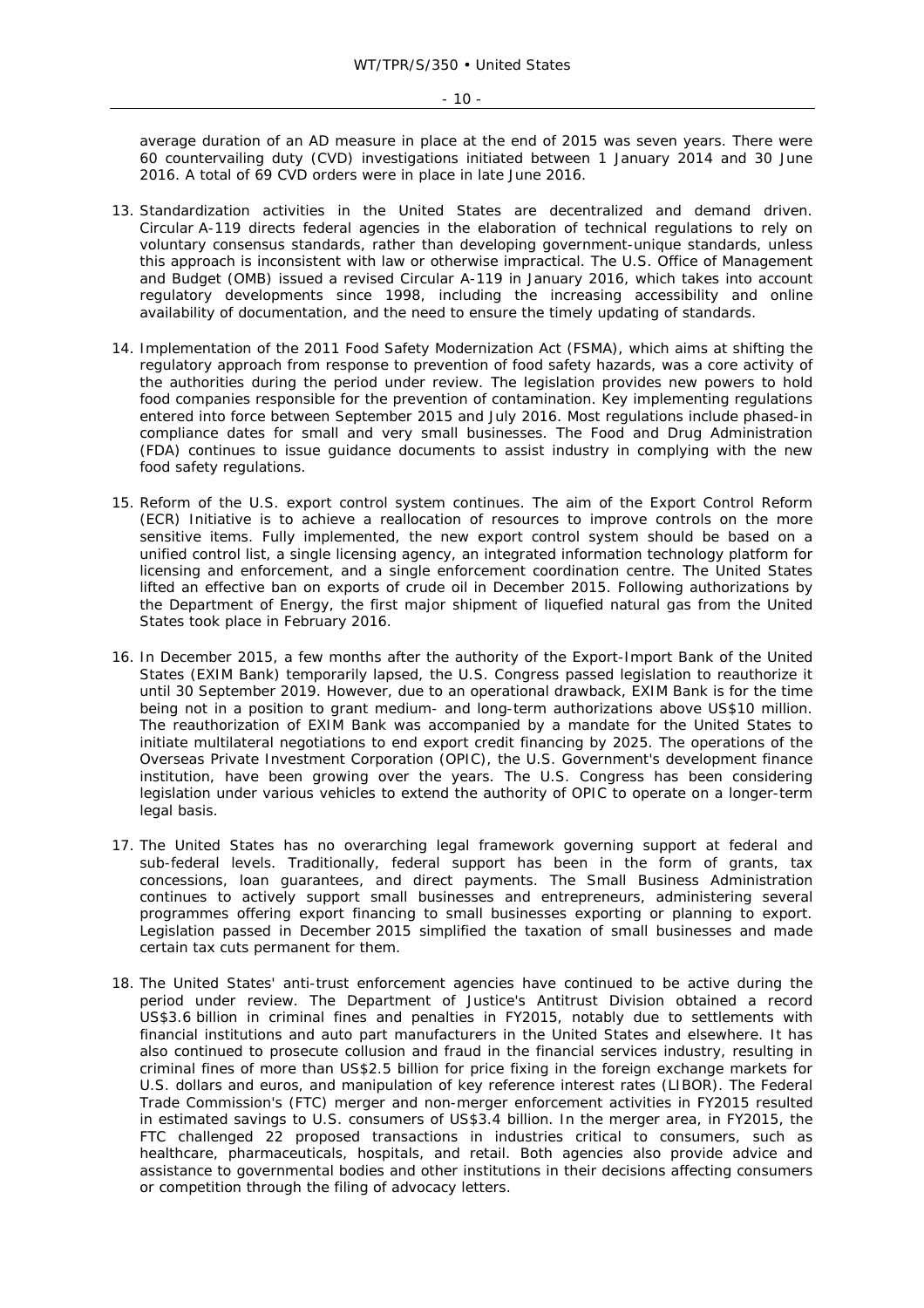- 19. The United States is a party to the WTO Agreement on Government Procurement (GPA) and played an active role in the negotiations leading to the Revised Agreement on Government Procurement. Government procurement at the federal level is decentralized, and is carried out through the various executive agencies' procurement systems. Under the Buy American Act of 1933 (BAA), the purchase of supplies and construction materials by government agencies is limited to those defined as "domestic end-products", in accordance with a two-part test that must establish that the article is manufactured in the United States, and that the cost of domestic components exceeds 50% of the cost of all the components. The BAA does not apply to services. The Trade Agreements Act of 1979 waives the application of the BAA to the endproducts of designated countries, which include the parties to the GPA, bilateral agreements that cover government procurement, Caribbean Basin Economic Recovery Act (CBERA) beneficiaries, and least developed countries. Exceptions to the BAA can also be granted if it is determined that the domestic preference is inconsistent with the public interest, in case of U.S. non-availability of a supply or material, or for reasonableness of cost. U.S. government procurement policy continues to seek to increase the participation of small businesses, including veteran-owned, women-owned, and disadvantaged small businesses. To this end, it carries out a policy of fixing set-asides when market research concludes that small businesses are available and able to perform the work or provide the products being procured by the Government.
- 20. The United States is an important producer and exporter of goods and services that embody knowledge and other intellectual property developments. In 2014, intellectual property (IP) was present in some 52% of U.S. goods exports and IP-intensive industries in the United States accounted for 38.2% of U.S. GDP. The United States traditionally posts a surplus in IP-related trade, as measured by the category charges for the use of IP. In 2015, net receipts were US\$85.2 billion. IP protection is a key issue for the United States and enforcement is sought through a variety of mechanisms, such as bilateral IP agreements and investment treaties, and free trade agreements. The United States also pursues IP protection through such vehicles as the annual Special 301 review and report. In the 2016 Report, 34 U.S. trading partners were listed: 11 on the Priority Watch List and 23 on the Watch List. The Notorious Markets List, published separately, identifies selected markets facilitating substantial copyright piracy and trademark counterfeiting. Investigations are also carried out through Section 337 of the Tariff Act of 1930, which declares unlawful the importation into the United States of articles that infringe a valid U.S. patent, registered trademark, registered copyright, registered mask work, or vessel hull design. Between 1 January 2013 and 23 June 2016, 144 new Section 337 investigations were instituted covering products from 31 trading partners.
- 21. With respect to sectoral policies, U.S. agricultural policy is increasingly focused on insurance and risk management to provide a safety net for farmers in need. The U.S. agricultural sector is among the largest in the world, and the United States is a major world exporter of many agricultural commodities. Although their share of GDP is small, agricultural activities are very important to the local economy in parts of the United States. Average tariff protection to agriculture remains higher than protection accorded to non-agricultural goods. In 2016, the average tariff on agricultural products (WTO definition) was 9.1%, compared with 4% for non-agricultural products. The 2014 Farm Act introduced a number of substantial changes to the system of support to agricultural producers: it eliminated the direct payments to crop production and introduced several modifications to other support programmes. Some features of the 2014 Farm Act are: the Price Loss Coverage (PLC) programme, which provides payments on a share of historical base acres and yields when prices fall below reference price levels for covered crops; the Agricultural Risk Coverage (ARC) programme, which provides payments on a share of historical base acres and yields when revenue at the county or farm level for covered commodities falls below county-based or individual benchmark guarantees; the Supplemental Coverage Option (SCO), a supplementary area-based insurance policy; the Stacked Income Protection Plan (STAX), an insurance plan for producers of upland cotton that can be purchased on its own or in conjunction with other crop insurance; and the Margin Protection Program for Dairy Producers (MPP-Dairy). Early data suggest that total payments under the PLC and ARC programmes are not markedly different from past expenditures under discontinued programmes.
- 22. The financial services industry has largely recovered from the financial crisis. The majority of financial institutions have repaid the money that they received from the Government's Troubled Asset Relief Program (TARP) during the crisis. By the first quarter of 2016, only 16